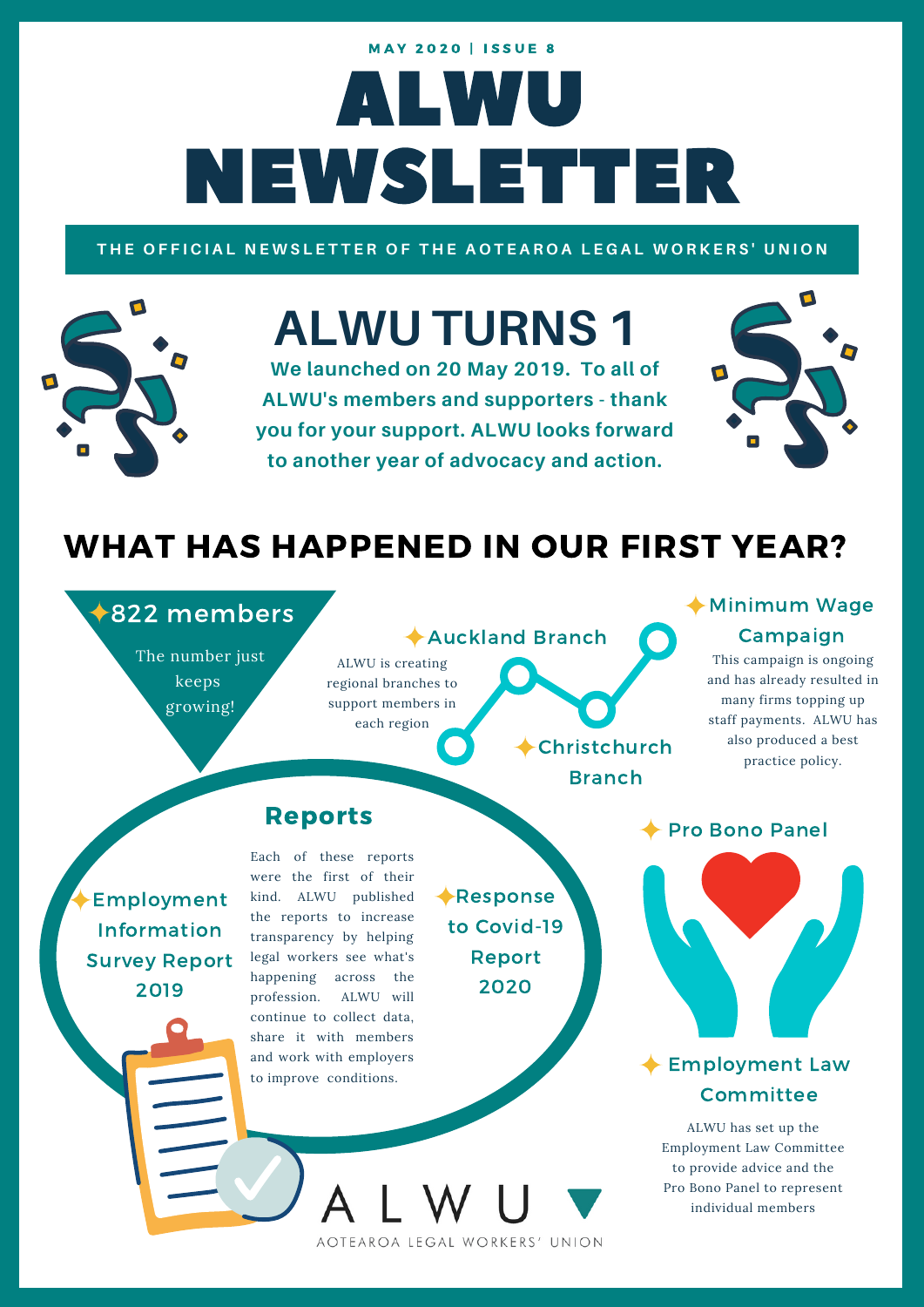# PROGRESS REPORT

What has ALWU been doing since the last newsletter?

# RESPONSE TO COVID-19 REPORT

ALWU understands that COVID-19 has required some employers to access the government's wage subsidy and make difficult decisions about employees' salaries and jobs.

To empower our members to engage in conversations with their employers in relation to those issues in an informed and constructive manner, ALWU collected information regarding employers' responses to COVID-19.

On 21 May, our Aotearoa Legal Employers' Response to Covid-19 Report landed in your inboxes.

### What did we learn?



Close to one third of firms have taken steps to reduce staff salaries.



Some firms have taken excellent initiative in the ways they have supported their staff - including cash payments to help cover costs associated with working from home, leave purchase schemes and optional hour reductions, surveys to monitor staff well-being, and flu shots and other medical care.



There were significant differences in how the large firms handled their COVID-19 responses.



This included some large law firms taking the wage subsidy, some taking it but then paying it back, and others refusing to take it at all.



One large law firm did not take the wage subsidy but did reduce employees pay. Other large law firms reported that they had actually seen an uptake in productivity while staff worked from home.



Covid-19 has not affected law firms and practice areas equally. Where ALWU is aware of redundancies, these have occurred in commercial property teams, family law, and corporate finance.



Some law firms have had their recruitment affected by Covid-19, including large law firms that have cancelled winter / summer clerk applications.



With the move to Level 2, many workplaces have asked staff to come back into the office. Some employers are looking at what they can learn and implement going forward - for example, more staff working from home.

Continue to look after yourselves, be kind and remember that we're still in a global pandemic, so it's ok if you are more stressed or tired than normal.

ALWU is still helping members who need assistance or advice through this time, whether your issue is related to Covid-19 or not.

You can email employmentlaw@alwu.org.nz and one of ALWU's executive team will work with you to resolve your issue, or refer you to our Pro Bono Panel.

### NEED SUPPORT?

Don't forget we're here to help! ALWU is committed to helping workers at an individual level as well as through collective action.

ALWU can provide confidential support and, if needed, it can connect members to workplace delegates and senior lawyers who can provide expert employment advice.